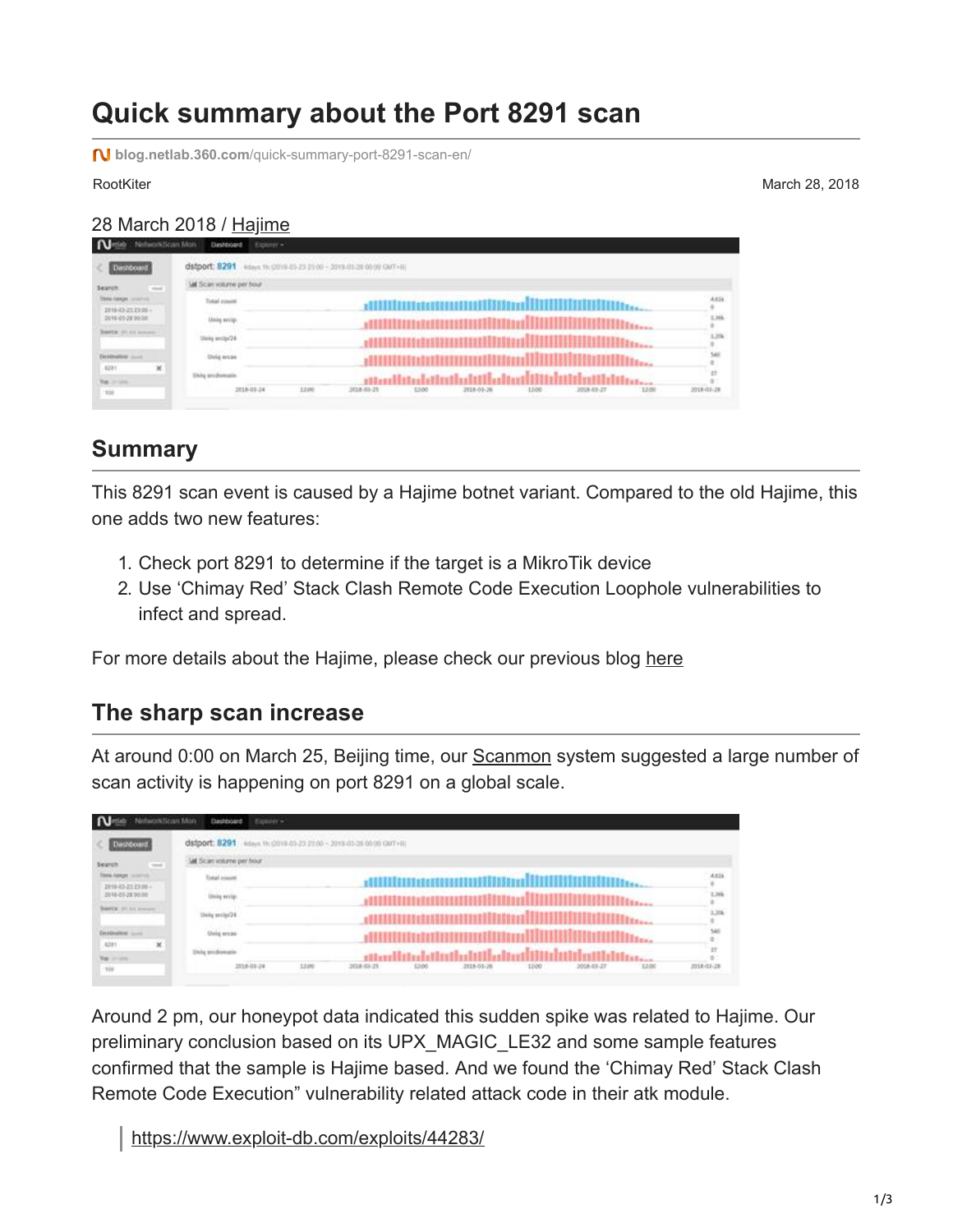### **Infection process**

This Hajime variant adds a support of using "'Chimay Red' Stack Clash Remote Code "Execution" to perform worm-like spreading, and its propagation process is roughly divided into two steps:

- 1. Find a MikroTik device by checking if the target port is open on port 8291, if this port is open,the other common web ports (80,81,82,8080,8081,8082,8089,8181,8880) will be probed next.
- 2. Check the version number of the device and send the Exploit which carried the Shellcode. Once the vulnerability is successfully exploited, Hajime will be downloaded and executed.



## **Number of unique ips**

From 2018-03-25 00:00 to 2018-03-27 12:36(GMT+8), We logged a total of 861,131 unique scan source IPs (72 Hours).(Please bear in mind that device may change ip due to device reboot etc and it does not necessary mean all these devices are MikroTik devices as all the Hajime bots will perform this task as long as they have the most recent version of Hajime code running. Also naturally there will be some noises such as researcher ips in it)

## **Scan Source Distribution**